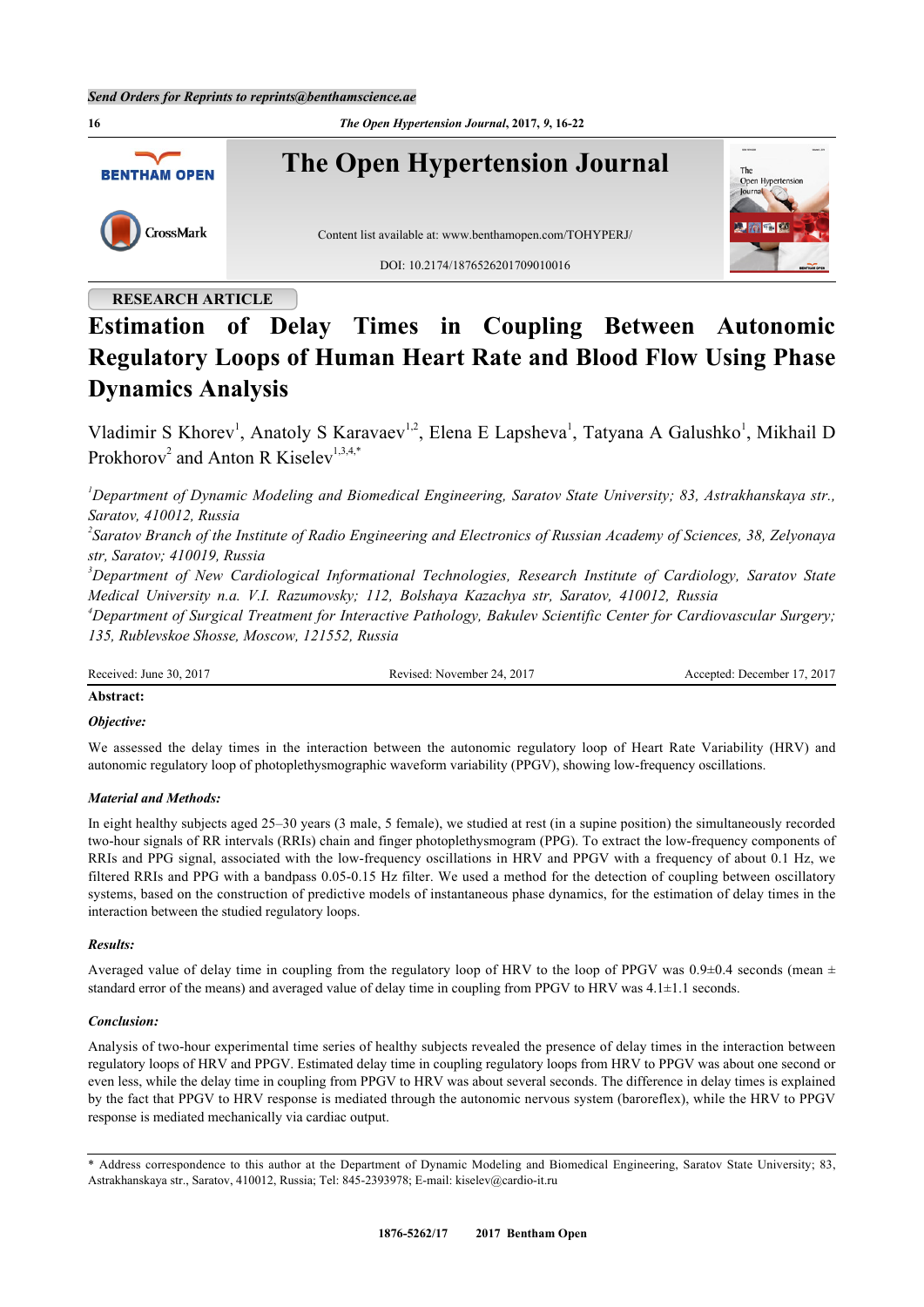**Keywords:** Cardiovascular system, Autonomic regulation, Coupling analysis, Phase dynamics, Delay time.

#### **1. INTRODUCTION**

Autonomic regulation of the cardiovascular system plays a crucial role in providing its functioning under various conditions [[1](#page-5-0)]. At the same time, healthy status corresponds to a balance of activity of various regulatory loops during their complex interaction. Failure of autonomic regulation under the influence of external factors is associated with the development of various pathological conditions, for example, hypertension [[2\]](#page-5-1). As it has been shown in our previous studies [\[3,](#page-5-2) [4](#page-5-3)], the peculiarities of interaction between the autonomic regulatory loops are sensitive markers of cardiovascular pathologies, and their results are very promising for the development of diagnostic methods [[4](#page-5-3) - [6](#page-5-4)]. Such studies are important for obtaining fundamental knowledge of structure and mechanisms of the cardiovascular autonomic regulation in healthy subjects and patients with cardiovascular diseases. The development of nonlinear methods for the analysis and signal processing of complex systems has opened up opportunities for investigating complex collective dynamics of regulatory systems and studying the connections between them.

In this study, a promising method for diagnostics of coupling between oscillatory systems, based on the construction of predictive models of instantaneous phase dynamics, is used for the assessment of delay times in the interaction between the autonomic regulatory loop of heart rate variability (HRV) and autonomic regulatory loop of photoplethysmographic waveform variability (PPGV), showing low-frequency oscillations with a basic frequency of about 0.1 Hz. For the first time, such research is carried out for long records of healthy subjects, containing more than 700 characteristic periods. The employment of long records allowed us to improve the statistical properties of estimates for the calculated indices and make new conclusions about the peculiarities of the considered regulatory loops.

## **2. MATERIAL AND METHODS**

#### **2.1. Data Source**

This study was approved by the Ethics Committee of the Saratov State Medical University n.a. V.I. Razumovsky in Saratov, Russia, and informed consent was obtained from all participants. We studied eight healthy subjects (five female and three male) aged 25–30 years. The two-hour signals of electrocardiogram (ECG) and photoplethysmogram (PPG) measured on the middle finger of the left hand were simultaneously recorded with one multichannel measurement system (psychophysiological telemetric system "Rehacor-T" with standard sensor package, Medicom MTD Ltd, Taganrog, Russia) in all subjects in a supine position. The PPG was recorded using an optical sensor of reflected light in the infrared range (wavelength is about 960 nm). A standard sensor was used, which is a part of the certified serial multichannel measurement system.

The subjects were studied at rest (in a supine position) in the morning under spontaneous breathing. All signals were sampled at 250 Hz and digitized at 14 bits. From ECG signal, an RR intervals (RRIs) chain, representing a sequence of time intervals between the R-peaks of ECG, was extracted. To obtain equidistant time series from unequidistant RRIs chain, we approximate it with cubic splines and resample with a frequency of 5 Hz. Time series were processed following the recommendations for the standardization and interpretation of the electrocardiogram [[7\]](#page-5-5). Special methods of artifact reduction were not applied.

To extract the low-frequency components of RRIs and PPG signal, associated with the low-frequency oscillations in HRV and PPGV with a frequency of about 0.1 Hz [\[8](#page-5-6)], we filtered RRIs and PPG signal by a filter with the bandpass 0.05-0.15 Hz. In previous experiments, in which the subjects were breathing with a linearly increasing frequency, we revealed the self-oscillatory nature of regulatory processes, generating the low-frequency oscillations in PPGV and HRV [\[9](#page-5-7)]. In the present paper, regulatory loops of HRV and PPGV were also considered as self-oscillating processes interacting with each other, with delays in coupling.

#### **2.2. Signal Processing**

To analyze the coupling between the signals of regulatory loops, we used a method based on the modeling of phase dynamics [[10](#page-5-8) - [13\]](#page-5-9). The main idea of the method is to evaluate how much the future evolution of the phase of one system depends on the current phase value of another system. If taking into account the dynamics of the first system, reduces the prediction error of the model for the individual dynamics of the second system, then the first system has an influence on the second system. Let us calculate at first the instantaneous phases  $\varphi(t)$  of analyzed signals  $x(t)$  (RRIs or PPG) as follows: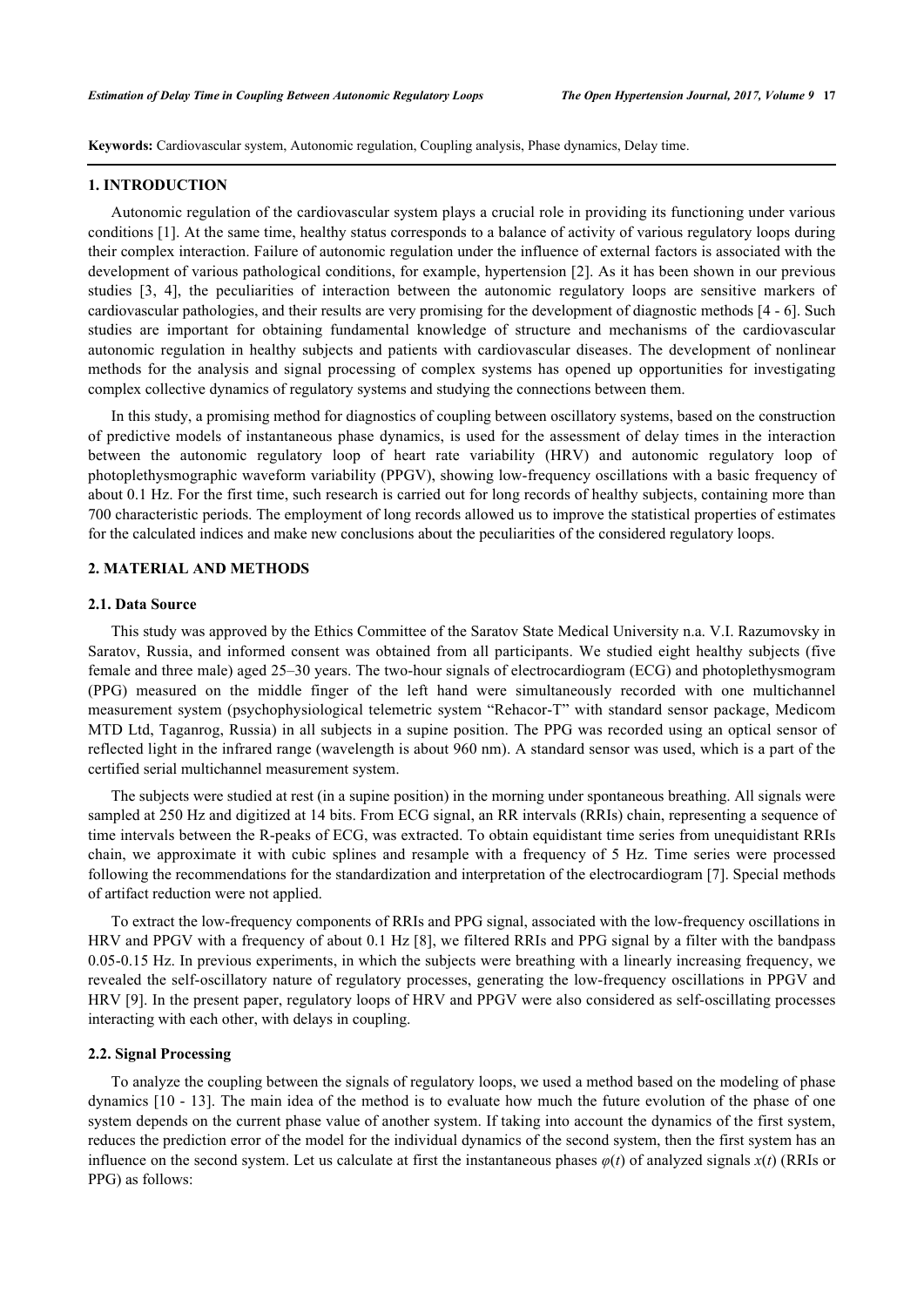$$
\varphi(t) = \arctan\frac{y(t)}{x(t)},\tag{1}
$$

where  $v(t)$  is the Hilbert transform of  $x(t)$ ,

$$
x^*(t) = \int_{-\infty}^{+\infty} \frac{x(\tau)}{\pi(t-\tau)} d\tau
$$
 (2)

Using the time series of instantaneous phases  $\varphi_1(t)$  and  $\varphi_2(t)$ , we construct the following predictive models:

$$
\Delta \varphi_1(t) = F_1(\varphi_1(t), \varphi_2(t) + \varepsilon_1(t)), \n\Delta \varphi_2(t) = F_2(\varphi_2(t), \varphi_1(t) + \varepsilon_2(t)),
$$
\n(3)

where  $\Delta \varphi_k(t) = \varphi_k(t+\tau) - \varphi_k(t)$ ,  $k = 1, 2$ , are the increments of instantaneous phases within the prediction interval  $\tau$ ,  $\varepsilon_k(t)$ are the white Gaussian noises, and  $F_k$  are trigonometric polynomials:

$$
F_1(\varphi_1, \varphi_2, \mathbf{a}_1) = \alpha_0^{(1)} + \sum_{mn} \left( \alpha_{mn}^{(1)} \cos(m\varphi_1 - n\varphi_2) + \beta_{mn}^{(1)} \sin(m\varphi_1 - n\varphi_2) \right),
$$
  
\n
$$
F_2(\varphi_2, \varphi_1, \mathbf{a}_2) = \alpha_0^{(2)} + \sum_{mn} \left( \alpha_{mn}^{(2)} \cos(m\varphi_2 - n\varphi_1) + \beta_{mn}^{(2)} \sin(m\varphi_2 - n\varphi_1) \right),
$$
\n(4)

where  $\mathbf{a}_k = (\alpha_0^{(k)}, \{\alpha_{m,n}^{(k)}\}, \{\beta_{m,n}^{(k)}\})$  is a vector of coefficients,  $k = 1, 2$ . The range of summation, i.e. the indices *m* and *n*, determining which terms are present in the polynomial, can be different for systems 1 and 2 [[10](#page-5-8)]. The coefficients  $J_{1,2}$ , characterizing the coupling strength for different *D* values, where *D* is a time shift between the signals, can be estimated as follows:

$$
J_{1,2} = \frac{1}{2\pi^2} \int_{0}^{2\pi} \int_{0}^{2\pi} \left( \frac{\partial F(\varphi_{1,2}(t), \varphi_{2,1}(t-D), \mathbf{a}_{1,2})}{\partial \varphi_{1,2}} \right)^2 d\varphi_1 d\varphi_2.
$$
 (5)

We used the following parameters of the method in this paper:  $n = m = 1$  [\[11](#page-5-10)]. The estimation of the coefficients  $J_{1,2}$ was accompanied by the calculation of a 95% confidence interval using the analytical formula proposed in Ref [\[12](#page-5-11)]. If  $J_{1,2}$  and its confidence interval is greater than zero, then the coupling between the studied systems is believed to be statistically significant. The presence of local maxima in the dependence  $J_{1,2}(D)$  indicates the presence of delay *D* in coupling between the systems [\[11](#page-5-10)].

The signals of RRIs and PPG from healthy subjects with duration of 120 minutes were analyzed in a moving window. The width of moving window was 20 minutes (about 120 characteristic periods of oscillations) and the window shift was 10 minutes. In each window, the coefficients  $J_{1,2}(D)$  were calculated. The value of *D* was varied in the range from zero to ten seconds. The dependences  $J_{1,2}(D)$  were statistically significant greater than zero and, as a rule, showed several local maxima, which can be associated with both a delay in interaction and fluctuations caused by the influence of noise, artifacts and various interferences. To reduce the effect of such fluctuations, we averaged the results of data analysis for each of the windows.

## **3. RESULTS**

Typical results of coupling estimation between the regulatory loop of HRV and regulatory loop of PPGV are shown in Fig. (**[1](#page-2-0)**) for one of the subjects (#5). Here and below, the subscript 1 corresponds to the direction of coupling regulatory loops from HRV to PPGV (Fig. **[1a](#page-2-0)**), while subscript 2 corresponds to the direction of coupling from PPGV to HRV (Fig. [1b](#page-2-0)). The dependence  $J_1(D)$  in Fig. ([1a](#page-2-0)) has a pronounced maximum for the trial delay  $D_{\text{max}}=1.2$  s. For the opposite direction of coupling in Fig. ([1b](#page-2-0)), the maximum of  $J_{1,2}(D)$  is located at  $D_{\text{max}}=5.2$  s.

<span id="page-2-0"></span>The  $D_{\text{max}}$  values for both directions of coupling are shown in Fig. ([2](#page-3-0)) for all subjects. Subjects #2–#6 have delay time in coupling from the regulatory loop of HRV to the regulatory loop of PPGV either close to zero or significantly smaller than delay time in coupling from PPGV to HRV (Fig. **[2a](#page-3-0)**). Subject #8 has close delay times in both directions. For subject #1, the delay time in coupling from the loop of HRV to the loop of PPGV is greater than delay time in the opposite direction.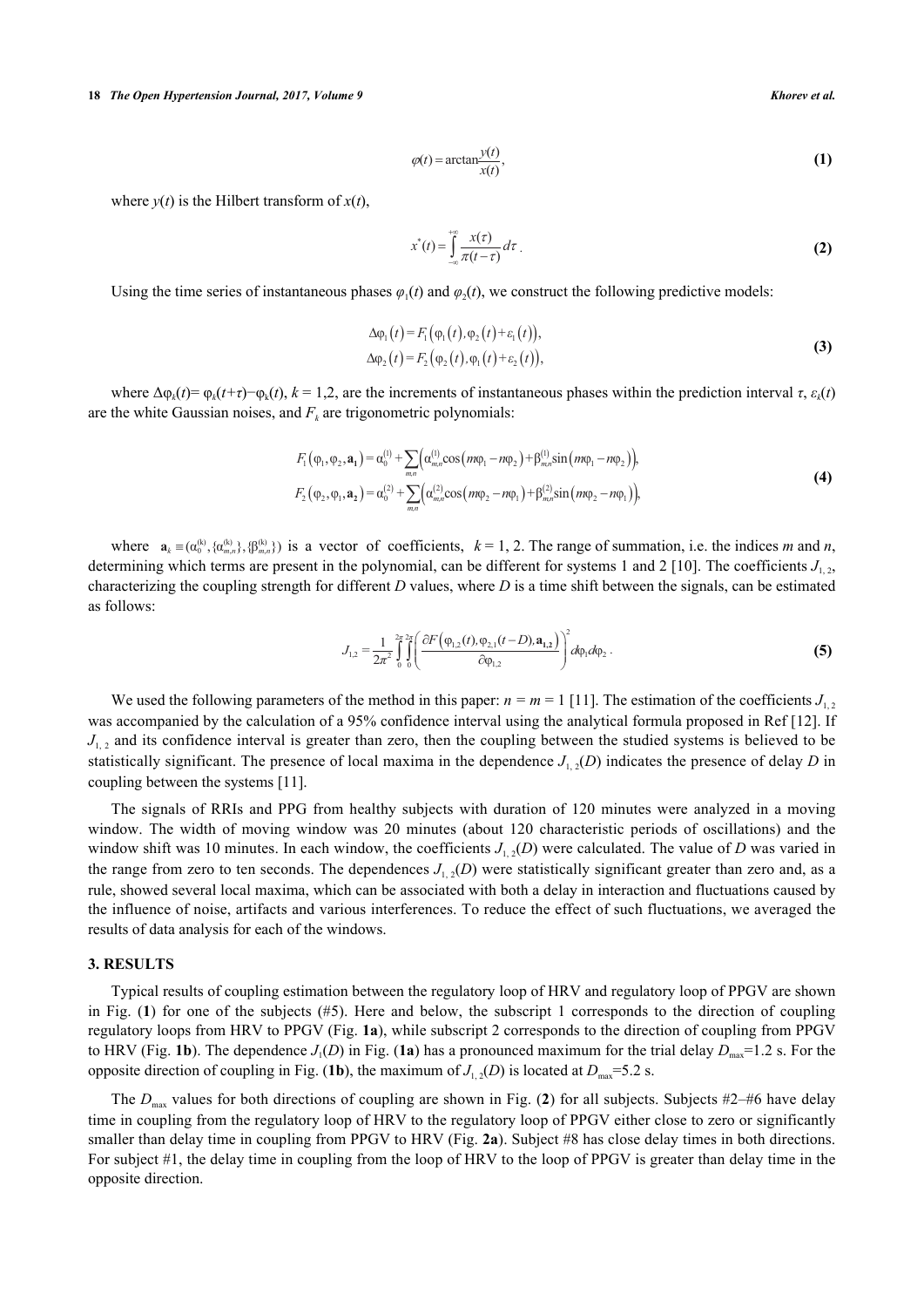

**Fig. (1).** Dependences of coupling coefficients on trial delay time for subject #5 for the case of coupling from regulatory loop of HRV to regulatory loop of PPGV (a) and the case of coupling from PPGV to HRV (b).

<span id="page-3-0"></span>

**Fig. (2).** (a) Estimations of delay times for each of the eight subjects. (b) Delay times averaged over the subjects (mean  $\pm$  standard error of the means). Delay times in coupling from regulatory loop of HRV to regulatory loop of PPGV are shown by circles and delay times in coupling from PPGV to HRV are shown by crosses.

Fig. (**[2b](#page-3-0)**) shows the results of average delay times over the subjects. Averaged value of delay times in coupling regulatory loops from HRV to PPGV is  $4.1 \pm 1.1$  seconds (data presented as mean  $\pm$  standard error of the means). This value is significantly greater than the averaged value of delay times in coupling from HRV to PPGV, which is equal to  $0.9\pm0.4$  seconds.

We revealed no dependence of our results on gender and age of studied subjects.

## **4. DISCUSSION**

The methods of coupling detection based on the analysis of phase dynamics are highly sensitive in the case of weak coupling, but require long time series. The employment of short time series (less than 100 characteristic periods) leads to a large fluctuation in the estimates of coupling strength and delay and to biases of such estimates [[13\]](#page-5-9). Therefore, interpretation of the results of signal analysis in living systems requires a special care, since the dynamics of these systems is characterized by a change of their parameters in time and the signals of the systems are noisy and usually have artifacts. Moreover, it is often difficult or even impossible to obtain experimental signals of sufficient duration for technical and ethical reasons.

Surprisingly, few research works have been devoted to the study of delay times between the elements of the cardiovascular system. One of them explains the biophysical origin of 0.1 Hz oscillations in the HRV as a result of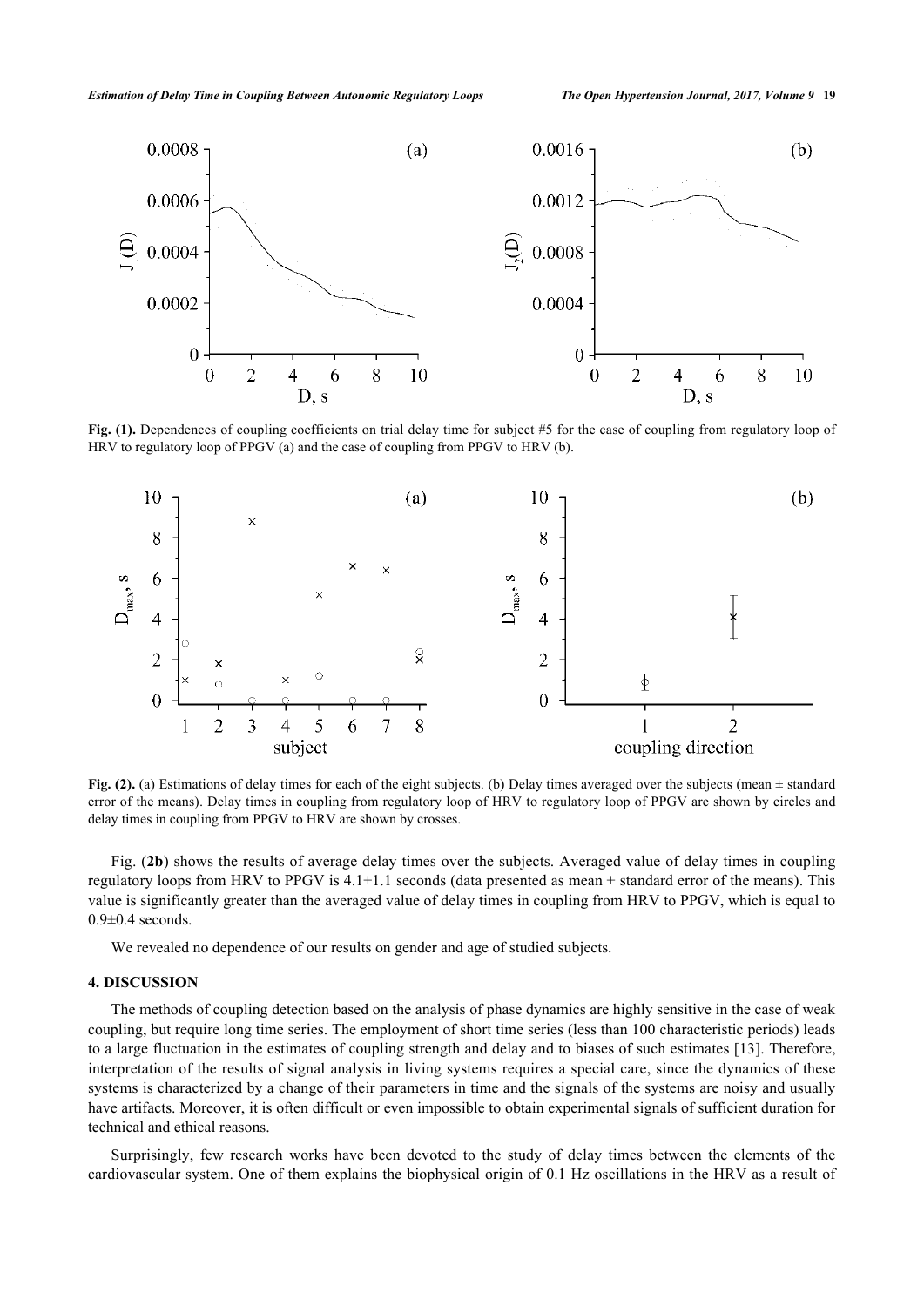#### **20** *The Open Hypertension Journal, 2017, Volume 9 Khorev et al.*

baroreflex regulation of blood pressure. Blood pressure oscillations with the characteristic period about 10 seconds are caused mostly by sympathetic modulation of vascular resistance that acts as a stimulus for the baroreceptors [\[14](#page-5-12)]. The baroreflex responds to blood pressure amplification with heart rate decline and vasodilatation, which, in turn, produces a decrease in blood pressure. Vaschillo *et al*. [[15](#page-6-0)] proved the delay in blood pressure changes following heart rate change every five seconds at average, thus yielding the ubiquitous oscillation of about 10 seconds in HRV. Taking into account that oscillations in blood supply in digital arteries contribute significantly to the photoplethysmographyc signal in fingers [[16\]](#page-6-1), we can be sure that it is possible to study the regulation of systemic blood pressure using PPGV.

A number of studies are known, in which the elements of autonomous regulation of blood circulation are described in the form of closed-loop delayed feedback systems [\[17](#page-6-2) - [19\]](#page-6-3). The importance of having a closed feedback loop for the stable functioning of the circuits of autonomous regulation of blood circulation is emphasized in some papers [\[20](#page-6-4), [21\]](#page-6-5). At the same time, such organization of autonomic regulatory loops does not exclude the presence of delays in couplings between the individual closed-loop delayed feedback systems. For example, similar architecture of interactions within the multi-element system is often taken into account in studies of higher nervous activity [\[22\]](#page-6-6). Considering that, we assume that BPV and HRV processes can be considered as self-oscillatory closed-loop systems, with the time-delays in the information pathways between these systems.

In our previous study [\[23\]](#page-6-7), the presence of delayed coupling between the regulatory loops of HRV and PPGV has been shown during the analysis of 10-minute records from healthy subjects and patients with myocardial infarction, and conclusion has been made in favor of the presence of a predominant direction of coupling from HRV to PPGV.

In the present study, considerably longer records from healthy subjects were analyzed (more than 700 characteristic oscillation periods for each subject versus 60 periods in the study [\[23\]](#page-6-7)). As a result, we significantly reduced the fluctuations in the estimates of coefficients  $J_{1,2}$  in comparison with earlier studies. It allowed us to assess the delay times in coupling with an accuracy of about one second. The obtained results show that the impact of low-frequency oscillations in HRV on similar oscillations in PPGV resulted in a small delay, since the delay time in coupling is usually less than one second. The delay time in coupling from the regulatory loop of PPGV to the regulatory loop of HRV was observed to be much longer and its averaged value was observed to be about four seconds. The difference in delay times can be explained by the fact that PPGV to HRV response is mediated through the autonomic nervous system (baroreflex), while the HRV to PPGV response is mediated mechanically via cardiac output. Large absolute values of delay times in coupling from HRV to PPGV for subjects #1 and #8 were probably the result of measurement noise and artifacts.

Previously Cevese *et al*. [[24\]](#page-6-8) with the help of cross-spectral analysis showed the presence of negative phase shift between RRIs and systolic blood pressure, which indicated a 1–2 seconds lag in heart period changes in relation to pressure. In our study, we obtained larger delay times in coupling from the regulatory loop of PPGV to HRV. This can be explained by the higher accuracy of the estimates provided by the nonlinear analysis method we used [[25,](#page-6-9) [26\]](#page-6-10).

However, despite few studies, the delays between the regulation loops of heart rate and blood pressure, which we investigated through PPGV analysis, remain briefly studied. We assume that the estimates of delay times in the interaction between the elements of the autonomic regulatory system may be potentially useful in studying some autonomic dysfunctions and other diseases. For example in another paper [\[27](#page-6-11)], the authors showed that the delays between blood pressure and heart rate in patients with end-stage kidney disease increased in renal insufficiency.

## **CONCLUSION**

Analysis of two-hour experimental time series of healthy subjects revealed the presence of different delay times in the interaction between the regulatory loops, showing low-frequency oscillations in HRV and PPGV. The delay time in coupling from the regulatory loop of HRV to the regulatory loop of PPGV is about one second, while the delay time in coupling in the opposite direction is about several seconds. This difference in delay times can be explained by the fact that PPGV to HRV response is mediated through the autonomic nervous system (baroreflex), while the HRV to PPGV response is mediated mechanically via cardiac output.

#### **ETHICAL APPROVAL AND CONTENT TO PARTICIPATE**

This study was approved by the Ethics Committee of the Saratov State Medical University n.a. V.I. Razumovsky in Saratov, Russia. We studied eight healthy subjects (five female and three male) aged 25–30 years.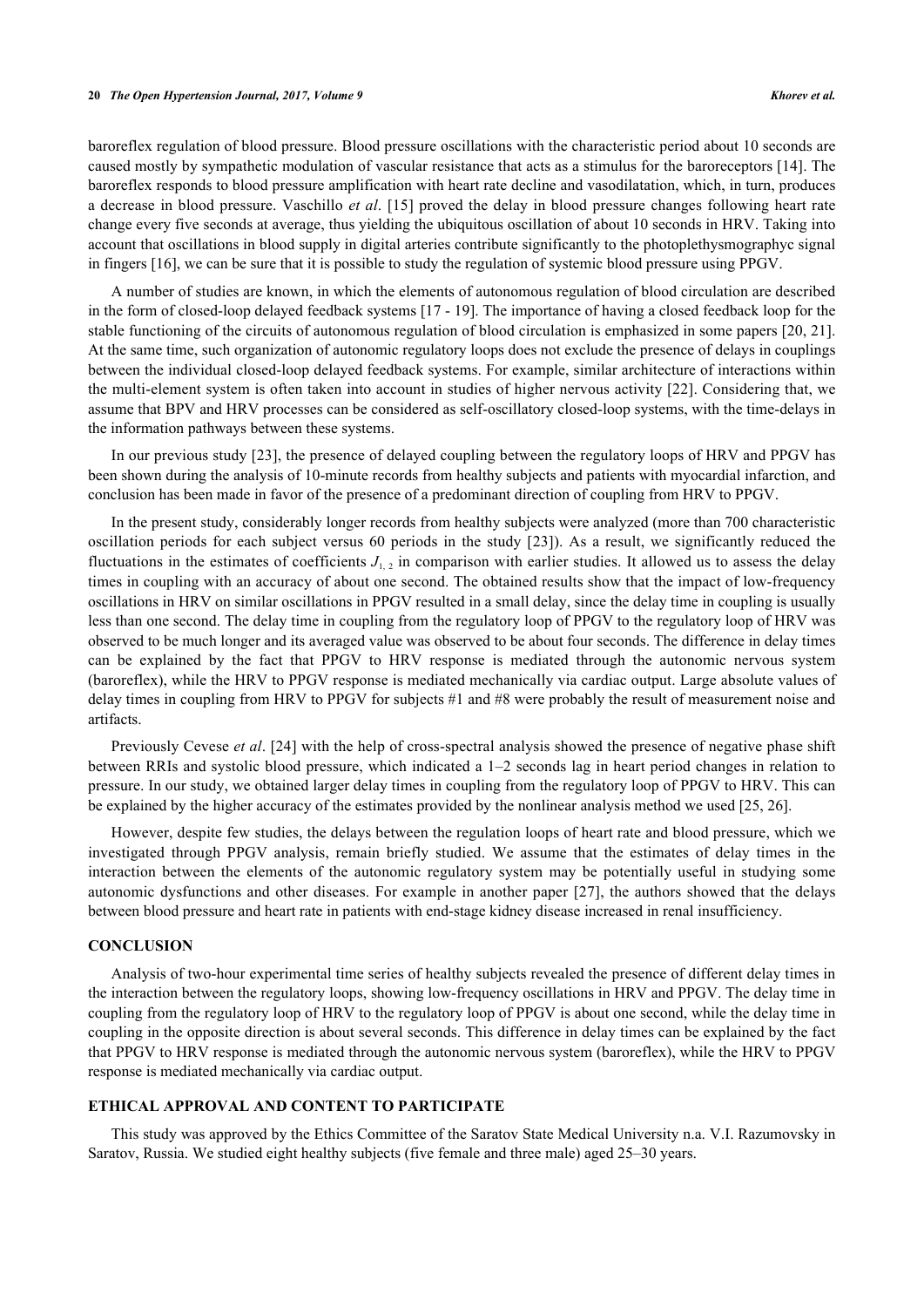## **HUMAN AND ANIMAL RIGHTS**

No animals were used in this research. All research procedures followed were in accordance with the ethical standards of the committee responsible for human experimentation (institutional and national), and with the Helsinki Declaration of 1975, as revised in 2008 ([http://www.wma.net/en/20activities/10ethics/10helsinki/\)](http://www.wma.net/en/20activities/10ethics/10helsinki/)

#### **CONSENT FOR PUBLICATION**

Informed consent was obtained from all participants.

#### **CONFLICT OF INTEREST**

The authors declare no conflict of interest, financial or otherwise.

#### **ACKNOWLEDGEMENTS**

This work was supported by Russian Science Foundation, grant No. 14-12-00291 (nonlinear analysis of coupling), and by the President of the Russian Federation, grant No. MD-3318.2017.7 (physiological experiment).

#### **REFERENCES**

- <span id="page-5-0"></span>[1] Guyton AC, Hall JE. Textbook of medical physiology.  $13<sup>th</sup>$  ed. Elsevier 2016.
- <span id="page-5-1"></span>[2] Wein AM, Ed. Autonomic dysfunction: clinical features, treatment, diagnosis. Moscow, Russia: Med. Inf. Agency 2000.
- <span id="page-5-2"></span>[3] Karavaev AS, Prokhorov MD, Ponomarenko VI, *et al.* Synchronization of low-frequency oscillations in the human cardiovascular system. Chaos 2009; 19(3): 033112.
	- [\[http://dx.doi.org/10.1063/1.3187794\]](http://dx.doi.org/10.1063/1.3187794) [PMID: [19791992](http://www.ncbi.nlm.nih.gov/pubmed/19791992)]
- <span id="page-5-3"></span>[4] Kiselev AR, Karavaev AS, Gridnev VI, *et al.* Method of estimation of synchronization strength between low-frequency oscillations in heart rate variability and photoplethysmographic waveform variability. Russ Open Med J 2016; 5: e0101. [\[http://dx.doi.org/10.15275/rusomj.2016.0101](http://dx.doi.org/10.15275/rusomj.2016.0101)]
- [5] Kiselev AR, Gridnev VI, Prokhorov MD, *et al.* Evaluation of 5-year risk of cardiovascular events in patients after acute myocardial infarction using synchronization of 0.1-Hz rhythms in cardiovascular system. Ann Noninvasive Electrocardiol 2012; 17(3): 204-13. [\[http://dx.doi.org/10.1111/j.1542-474X.2012.00514.x](http://dx.doi.org/10.1111/j.1542-474X.2012.00514.x)] [PMID: [22816539](http://www.ncbi.nlm.nih.gov/pubmed/22816539)]
- <span id="page-5-4"></span>[6] Kiselev AR, Gridnev VI, Prokhorov MD, *et al.* Selection of optimal dose of beta-blocker treatment in myocardial infarction patients based on changes in synchronization between 0.1 Hz oscillations in heart rate and peripheral microcirculation. J Cardiovasc Med (Hagerstown) 2012; 13(8): 491-8.

[\[http://dx.doi.org/10.2459/JCM.0b013e3283512199\]](http://dx.doi.org/10.2459/JCM.0b013e3283512199) [PMID: [22343262](http://www.ncbi.nlm.nih.gov/pubmed/22343262)]

- <span id="page-5-5"></span>[7] Kligfield P, Gettes LS, Bailey JJ, *et al.* Recommendations for the standardization and interpretation of the electrocardiogram: Part I: The electrocardiogram and its technology: a scientific statement from the American Heart Association Electrocardiography and Arrhythmias Committee, Council on Clinical Cardiology; the American College of Cardiology Foundation; and the Heart Rhythm Society: endorsed by the International Society for Computerized Electrocardiology. Circulation 2007; 115(10): 1306-24. [PMID: [17322457\]](http://www.ncbi.nlm.nih.gov/pubmed/17322457)
- <span id="page-5-6"></span>[8] Bernardi L, Leuzzi S, Radaelli A, Passino C, Johnston JA, Sleight P. Low-frequency spontaneous fluctuations of R-R interval and blood pressure in conscious humans: A baroreceptor or central phenomenon? Clin Sci 1994; 87(6): 649-54. [\[http://dx.doi.org/10.1042/cs0870649](http://dx.doi.org/10.1042/cs0870649)] [PMID: [7874855](http://www.ncbi.nlm.nih.gov/pubmed/7874855)]
- <span id="page-5-7"></span>[9] Karavaev AS, Kiselev AR, Gridnev VI, *et al.* Phase and frequency locking of 0.1-Hz oscillations in heart rate and baroreflex control of blood pressure by breathing of linearly varying frequency as determined in healthy subjects. Hum Physiol 2013; 39: 416-25. [\[http://dx.doi.org/10.1134/S0362119713010040](http://dx.doi.org/10.1134/S0362119713010040)]
- <span id="page-5-8"></span>[10] Rosenblum MG, Pikovsky AS. Detecting direction of coupling in interacting oscillators. Phys Rev E Stat Nonlin Soft Matter Phys 2001; 64(4 Pt 2): 045202.

[\[http://dx.doi.org/10.1103/PhysRevE.64.045202](http://dx.doi.org/10.1103/PhysRevE.64.045202)] [PMID: [11690077\]](http://www.ncbi.nlm.nih.gov/pubmed/11690077)

- <span id="page-5-10"></span>[11] Smirnov DA, Karpeev IA, Bezruchko BP. Detection of coupling between oscillators from their short time series: Condition of applicability of the method of phase dynamics modeling. Tech Phys Lett 2007; 33: 147-50. [\[http://dx.doi.org/10.1134/S1063785007020162](http://dx.doi.org/10.1134/S1063785007020162)]
- <span id="page-5-11"></span>[12] Smirnov DA, Sidak EV, Bezruchko BP. A method for revealing coupling between oscillators with analytical assessment of statistical significance. Tech Phys Lett 2013; 39: 601-5. [\[http://dx.doi.org/10.1134/S1063785013070110](http://dx.doi.org/10.1134/S1063785013070110)]
- <span id="page-5-9"></span>[13] Smirnov DA. Characterization of weak coupling between self-oscillation systems from short time series: Technique and applications. J Commun Technol Electron 2006; 51: 534-44. [\[http://dx.doi.org/10.1134/S106422690605007X](http://dx.doi.org/10.1134/S106422690605007X)]
- <span id="page-5-12"></span>[14] Montano N, Gnecchi-Ruscone T, Porta A, Lombardi F, Malliani A, Barman SM. Presence of vasomotor and respiratory rhythms in the